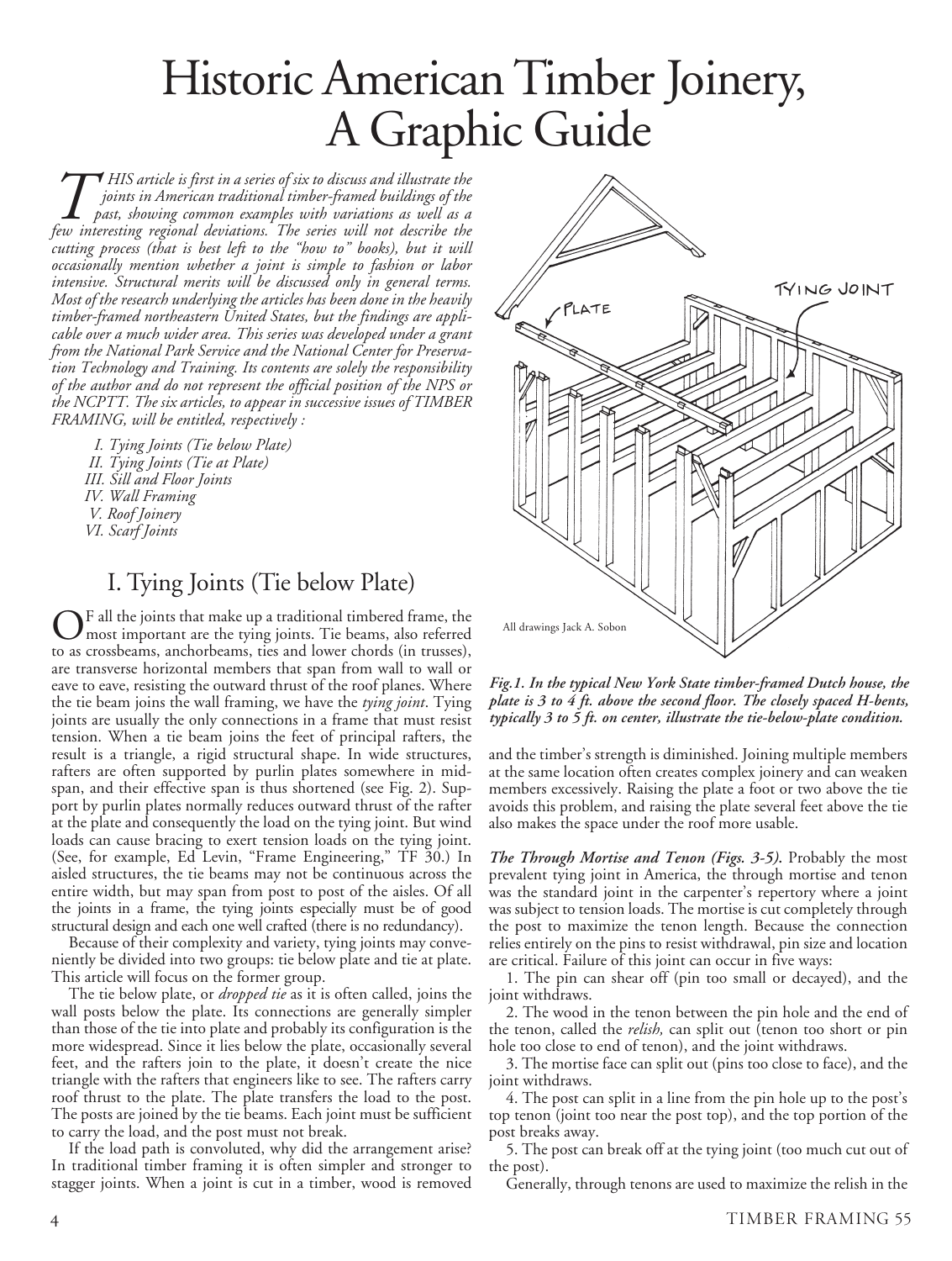

*Fig. 2. The three-bay, side entrance barn, common throughout western New England and New York after about 1800, made use of the tie-below-plate tying joint. The rafters were additionally supported by continuous purlin plates at their midspan.*

tenon beyond the pin hole, but a few blind (not through) tenons have been found. The use of two or more pins is common, often not in line to avoid mortise face split out. Some typical pin placements are illustrated in Fig. 5.

In most buildings, this joint is housed because the tie beam often carries floor loads. Instead of the tenon alone, the full width of the beam bears on the post; a substantial increase in bearing as well as shear strength is accomplished. A diminished housing is typical in scribe rule frames, a parallel housing in square rule frames. (Square rule frames are marked and cut according to a







system in which a smaller, straight and square timber is envisioned within each real, irregular timber; all joints are cut to the surfaces of the imagined inner timber, such that standardization is possible for similar pieces, and assembly is necessary only once, at the raising. Scribe rule frames, on the other hand, are built according to an older system that custom-fits each timber to an adjoining one, a process that requires arranging the individual pieces on a framing floor and assembling and disassembling large parts of the frame before raising the whole.) Because the diminished housing retains more wood on the post and allows more relish in the tenon behind the upper pin hole, it makes a marginally stronger connection. The depth of housing in a scribe rule joint is typically consistent within a frame and is commonly 1 in. In square rule framing, many joints appear to be housed to some depth simply as a consequence of the system, but load-bearing tying joints will have noticeably deeper housings.



*Fig. 4. The two basic types of housed through mortise and tenon joints. The diminished housing (on the left) was primarily used in scribe rule frames. The parallel housing (on the right) is found in both scribe rule and square rule frames.*

*Fig. 5. Pin number and placement varied with the size of the member and the preferences of the builder. Members 6 in. deep or smaller (not shown) usually have one pin; 7 to 10 in., two pins; and above 10 in., three pins. The distance shown as "x" is often either 1½ in. or 2 in., based on the tongue or blade of the framing square used by the builder.*





MARCH 2000 5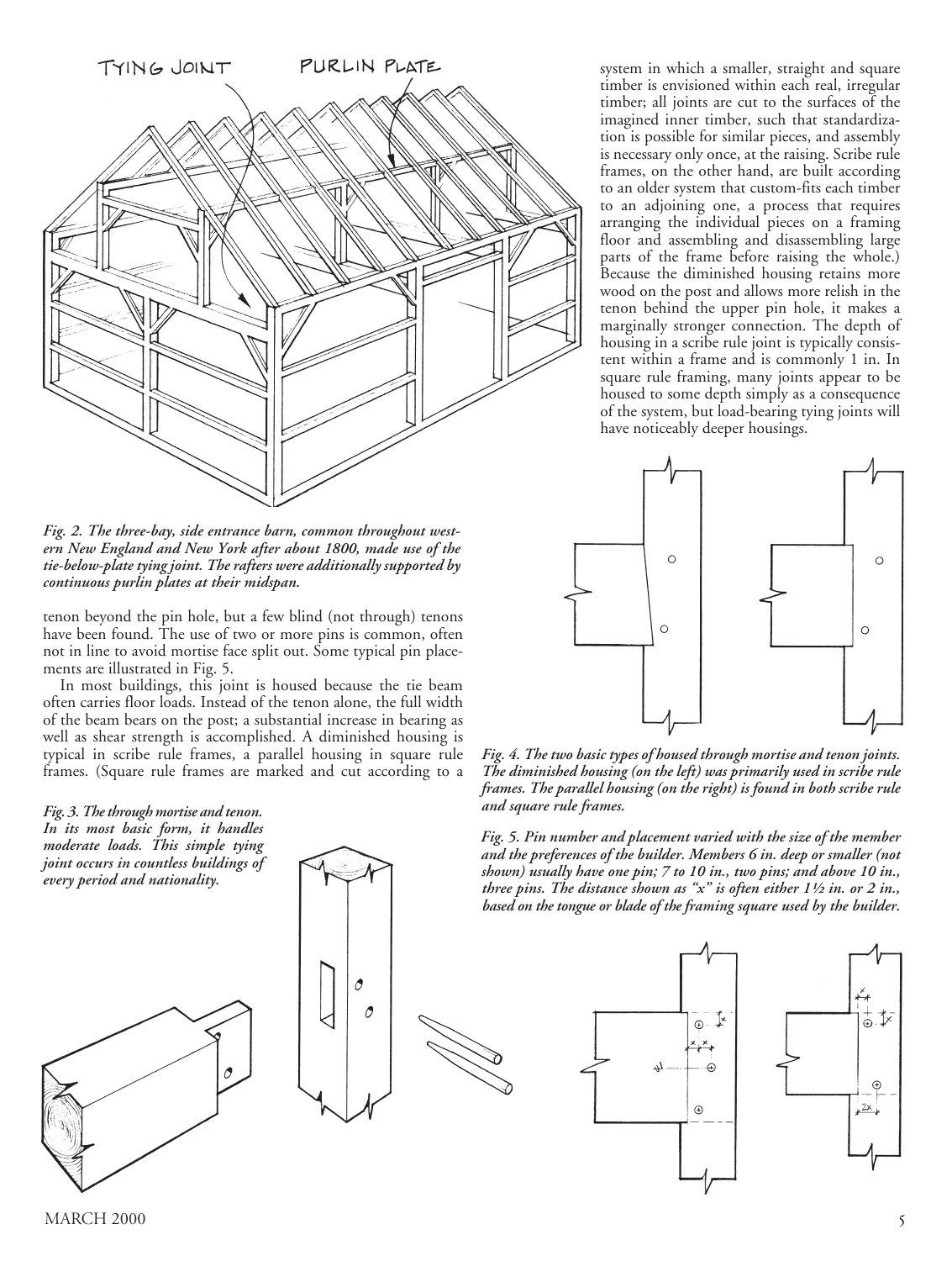*Blind-Housed Through Mortise and Tenon (Figs. 6 and 7)*. When the post face is wider than the tie beam, the tie beam is often housed into the post. It may be set flush with the layout face of the post (for example, the outside face of an outside post) or centered. A wide post can minimize breakage at the joint. Occasionally a tie beam is reduced in width at its end to allow for a blind housing. This extra wood retained on the post adds considerable strength compared with a post whose face has been cut right across to form an open housing.



*Fig. 6. In a blind-housed through mortise and tenon, the tie beam may be flush with one side or centered as shown. The uninterrupted long grain flanking the joint on the post resists breaking at the joint and mortise face splitout.*



*Paired Through Mortise and Tenon (Fig. 8)*. In frames with larger members, paired or twin tenons were occasionally used. Such a configuration will likely outperform a simple mortise and tenon, with reduced tendency for pin shear and mortise-face splitout. However, the advantage must be judged against the substantial additional work in the cutting of the joint. Paired tenons are sometimes found in mill structures, barns and large wooden machines like cider presses.



*Fig. 8. Paired or twinned through mortise and tenon as found in a ca. 1840 barn in Middleburg, New York. The joint is housed flush with one side. As is typical of square rule structures, the tie beams are reduced to a consistent depth (here 12½ in.) at the joint. This rugged connection has well resisted the forces in the 50-ft.-wide barn.*

*The Wedged Dovetail Through Mortise and Tenon (Figs. 9 and 10)*. This joint is arguably the strongest to use in this particular application. It does not rely upon pins to resist tension. Instead, the bottom of the tenon is angled to form a half-dovetail as shown in the photo (from a late-18th-century barn, Great Barrington, Mass.). The mortise is extended above and also angled to permit a wedge to be inserted from the outside of the post. Though pins are used to bring the joint tight, the wedge-and-dovetail configuration does the work. If worked in green timber, shrinkage will allow some withdrawal. However, in many old frames with this joint,

the connection is still snug. This is probably due to the speed at which timber ends dry. Much of the tenon's shrinkage has already occurred prior to assembly even though the interior of the timber a few feet away may still be saturated with water. Ordinarily it is difficult or impossible to drive the wedge further after the exterior skin is applied. Though this joint involves more work than the basic one, it is certainly worth the effort. It has been found in buildings of all nationalities and types and from every period.

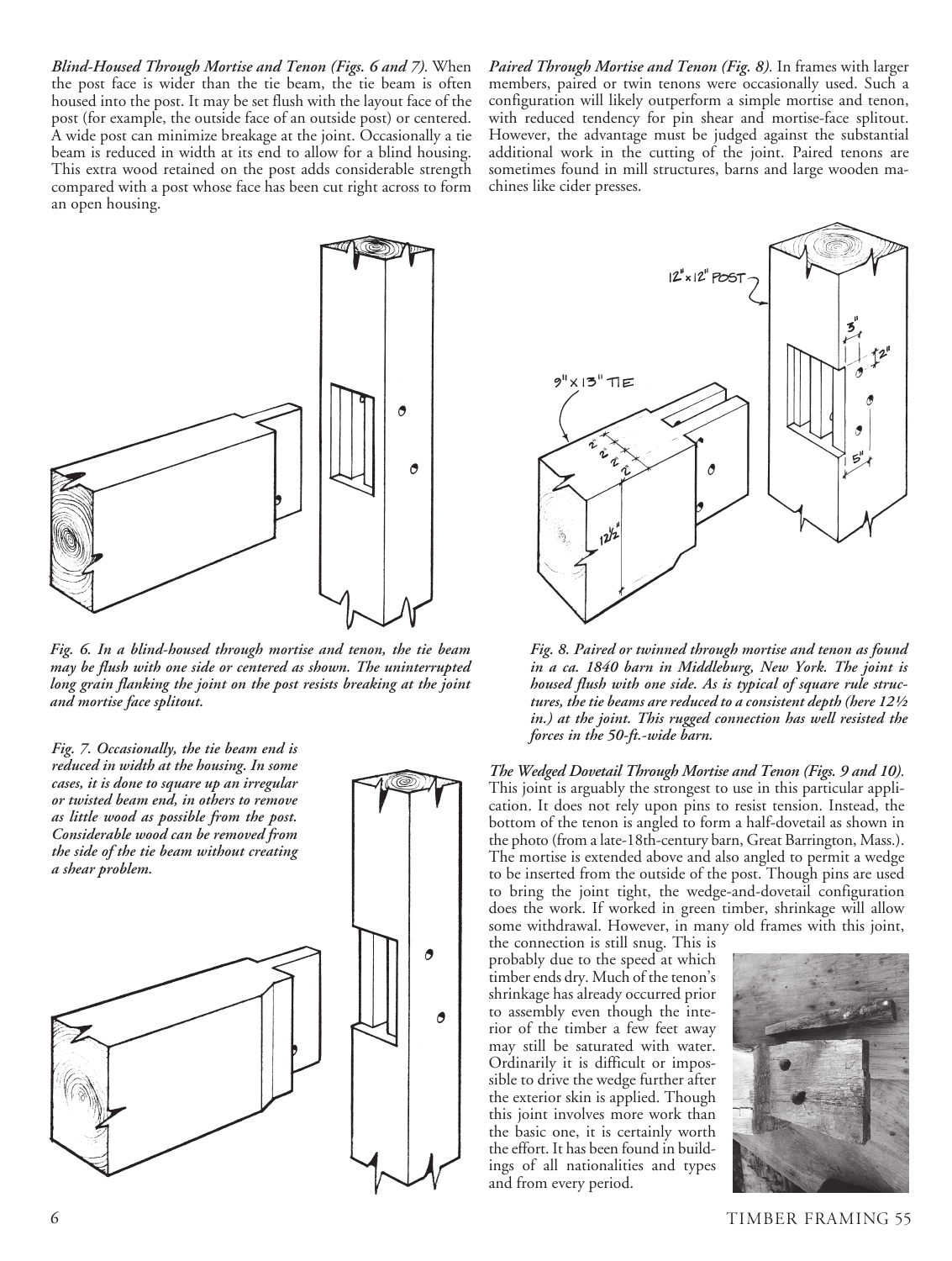

*Fig. 9. Above, exploded view of the wedged dovetail through mortise and tenon in a late-1700s threebay, 30x40-ft. English barn in Adams, Massachusetts, framed almost entirely of beech.*

*Fig. 10. At right, side and end views of the same joint with dimensions. A door header joins the post at the same height as the tie beam.*

*Figs. 11 and 12. Below and below right, assembled and exploded views of a wedged dovetail through mortise and tenon with dovetailed housing, as found in a 28x34-ft., three-bay side entrance barn in East Chatham, New York, probably dating from the second half of the 18th century. This unique joint has exceptional tensile strength.*

*The Through Mortise and Tenon with Dovetailed Shoulder (Figs. 11 and 12)***.** A local (Columbia County, New York) variation of the wedged dovetail joint has the dovetail on the tenon continue into the housing which, because of the flare of the post, is about 3 in. deep. Only two buildings have been found with this joint. Judging by their location and similarities, they are likely the work of the same builder. The drawback to this joint would be the potential for the tie beam to fail in shear where it is notched to fit the housing. Apparently the load on the joint in this 28-ft.-wide barn is matched by the heavy oak tie beam, for nothing has failed in over 200 years.





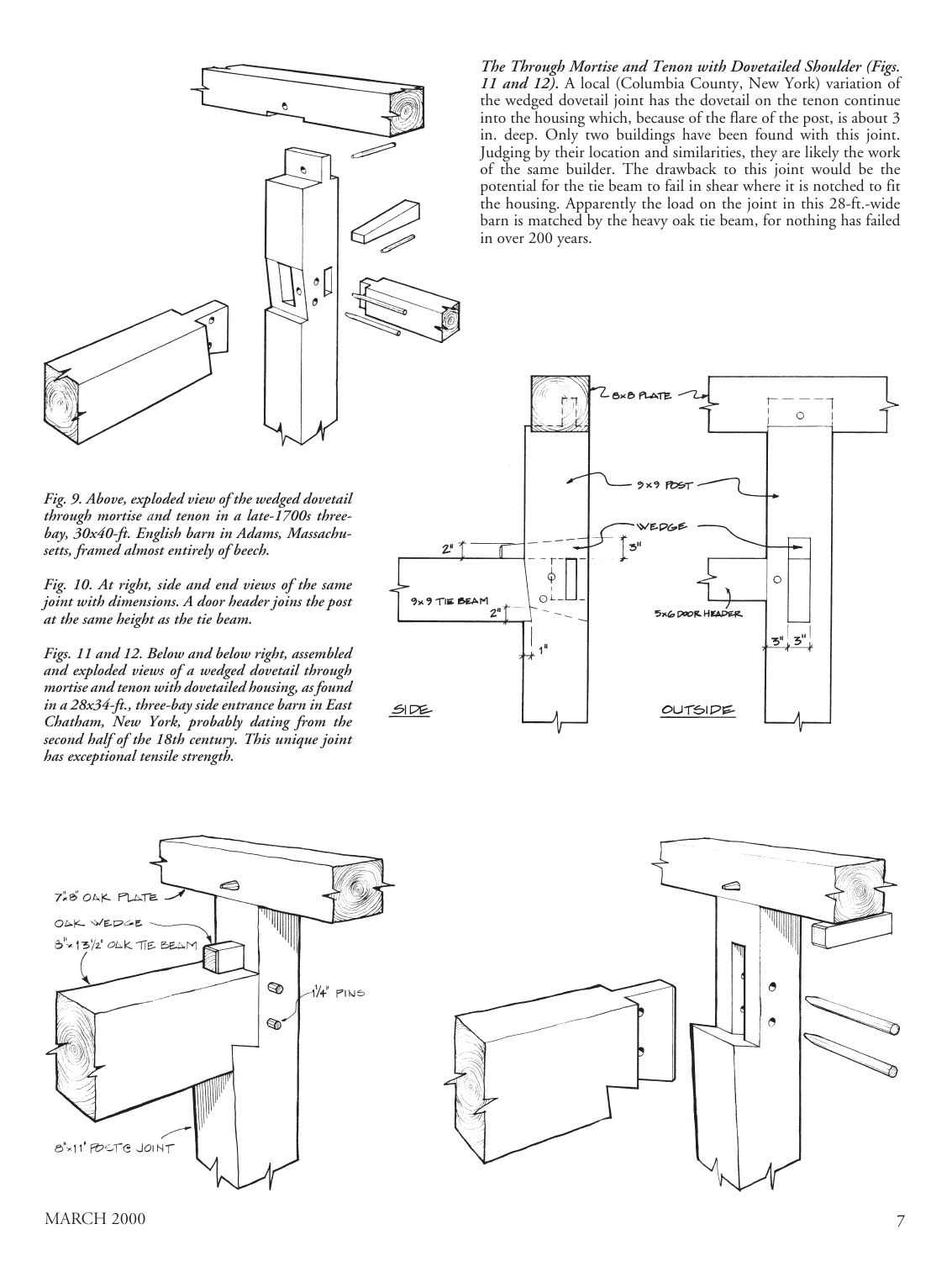*The Kerf-Wedged Dovetail Through Mortise and Tenon (Fig. 13)*. A variation allows a basic tenon to become a full dovetail. Kerfs are sawn near the edges of the tenon and wedges are driven in to expand the tenon to fit a dovetail-shaped mortise. The kerfs are not parallel to the tenon edges, but angled away from the edge to avoid creating a splitting plane in the tie beam tenon when the edges of the tenon are bent away to follow the splay of the mortise ends. The advantage of this type over the wedged half-dovetail is that the tenon is not reduced in cross-section to create the dovetail. The disadvantage is that the angle of the dovetail must be shallow, and thus it will be affected relatively more by shrinkage of the tenon. In the illustrated example, the tenon flares only ¼ in. on the top and bottom. After seasoning and shrinking of the members, the two pins may be carrying the entire load. It would seem that seasoned timber is necessary to use with such a subtle dovetail flare. I have found only one timber example, though the joint is common in furniture.



*Fig. 13. This kerf-wedged dovetail through mortise and tenon joint is found in the upper floors (after 1810) of the Machine Shop at Hancock Shaker Village, Hancock, Massachusetts. It was used for both the tying joints and the queenpost trusses. This joint is much more common in furniture than in framing. Because of shrinkage in the height of the tenon, the wedges are loose, indicating that the pins are carrying the load.*

*Through Mortise and Extended Tenon (Figs. 14-16)*. When the building is aisled as in Dutch barns, the primary tying joints typically occur at the posts that flank the central aisle. These posts are joined by an *anchorbeam,* creating an H-shaped bent. The side aisles are treated as lean-tos and gain their strength from the Hbent. Since the tying joint is now interior, the tenon can be extended for additional strength without being exposed to the weather. (In Europe, such tenons are often exposed on the exterior of buildings.) Adding a foot or so of tenon prevents relish failure. By adding wedges through this tenon, all five potential modes of failure mentioned earlier are effectively eliminated save one: where the post breaks at the tying joint. The wedges can be driven additionally after the building is finished and the wood seasoned. The only disadvantage is that an additional 2 ft. or more of length are required on the anchorbeams, typically the largest timbers in a building. (Sections 12 by 24 in. are not uncommon.) The profile of the tenon varied with the builder.

This joint is synonymous with Dutch barn framing and can be found in hundreds of buildings throughout the area first settled by

the Dutch, primarily New York and New Jersey. However, it was not the only tying joint used in Dutch barns, nor was it used only in Dutch framing.

*Necked Tying Joint (Fig. 17)*. Referred to in The Netherlands as a *Kopbalkgebint*, this joint also extends beyond the post for great strength. It may be used in non-aisled structures and still be protected from the weather as it can be tucked under an overhanging roof. The tie beam end resembles a head and neck. The tenon or neck fits in a slot cut in the top of the post to make a form of bridle joint. The post has paired tenons into the plate. This ingenious joint could hardly be improved upon. Its only disadvantage is that its location is fixed at just below the plate. It also requires posts wider than normal to accommodate the extra joinery. Only three American examples have been documented, two in Dutch barns in Blenheim and Schoharie, New York, the third in a threebay "English" barn in Warren, Vermont (See TF 30).

—J**ACK** A. **SOBON**





*Fig. 14. Below, a through mortise and extended tenon as found in an 18th-century 47x45-ft. Dutch barn in Root, New York. Two pins and a single wedge secure this housed version. Note that the pins are not equidistant from the top and bottom of the tenon. Perhaps this was done to reduce the tendency of the 24-in.-deep white pine anchor beam to lift off the shoulder as it shrank.*